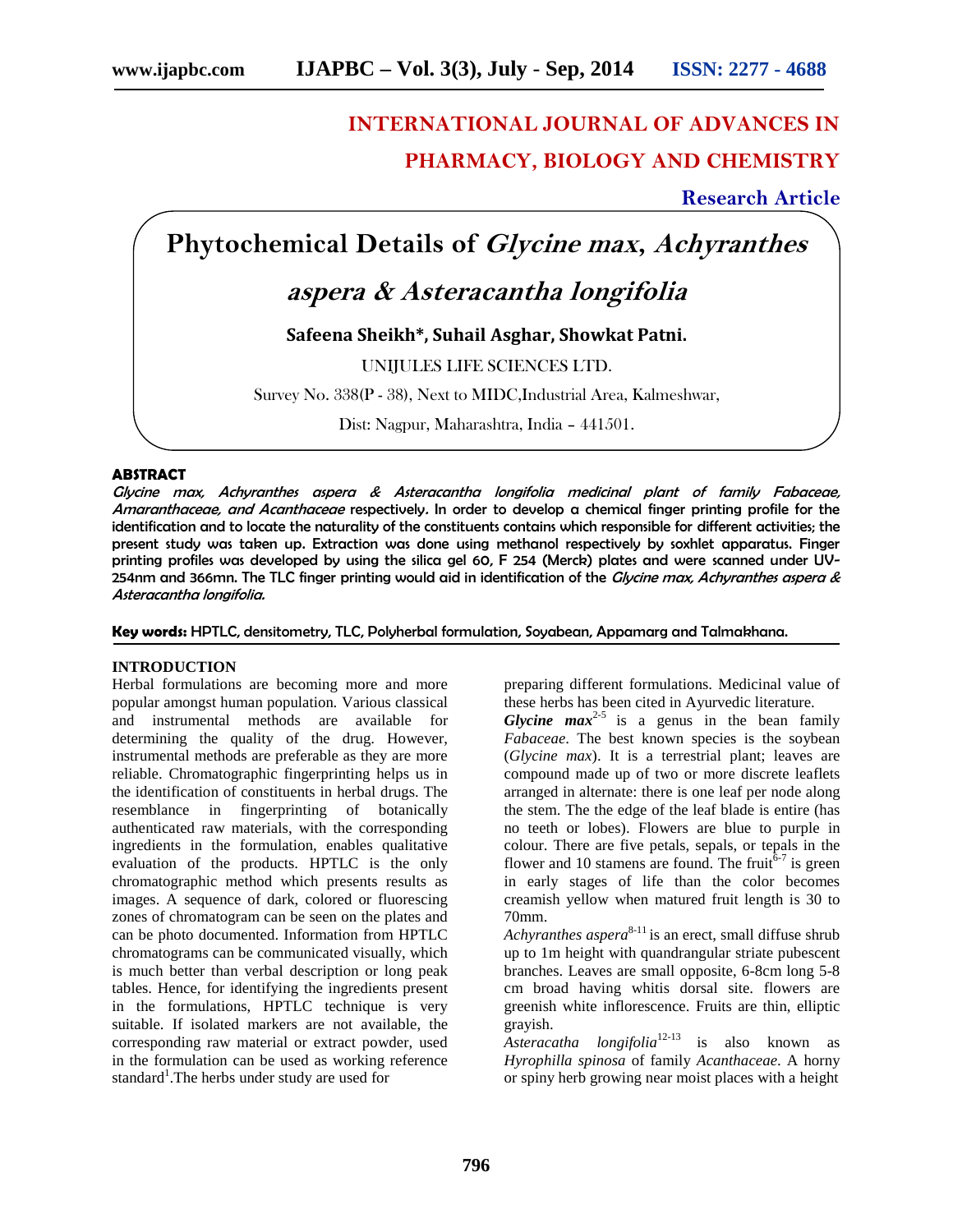of about 1 to 1.5 m spines are yellow in whorl of six. Stem stalk shows joints similar to those seen on sugarcane. The stalk is quandrangular and without branches. Flowers appear above the leaves and there are brinjal (bluish purple) colored growing on all sides. At some places another variety having white flowers is seen. Each ovary has 4 to 8 seeds. If these are soaked in water, then the water becomes viscous.

#### **MATERIAL AND METHODS**

Dried *soyabeans, Appamarg* and *Talmakhana* were procured from local market Nagpur and get authenticated by a botanist of R.T.M. Nagpur University.

#### **Sample Preparation:**

#### **Preparation of test sample of** *Glycine max* **RM:**

The dried seeds of *soyabean* raw material was crushed in mortar pestle and then coarsed by a mixer grinder. Accurately weighed 1.0gm of the sample was allowed to reflux for 1hour under reduced pressure with 50.0ml methanol; it was cooled and filters. The remaining residues refluxed again with 30.0ml methanol for 30.0minutes; filter and combine the washing. Then again reflux the remaining residue with 20.0ml of methanol, cool and filter. Combine the filtrate and evaporate it on water bath till complete dryness. Dissolve the residue in 5.0ml of methanol.

#### **Preparation of test sample of** *Achyranthes aspera* **RM:**

The dried panchang of*appamarg* raw material was coarsed by a mixer grinder then accurately weighed 1.0gm of the sample was allowed to reflux for 1hour under reduced pressure with 50.0ml methanol; it was cooled and filters. The remaining residues refluxed again with 30.0ml methanol for 30.0minutes; filter and combine the washing. Then again reflux the remaining residue with 20.0ml of methanol, cool and filter. Combine the filtrate and evaporate it on water bath till complete dryness. Dissolve the residue in 5.0ml of methanol.

#### **Preparation of test sample of** *Asteracantha longifolia* **RM:**

The dried bark of *talmakhana* raw material was crushed in mortar pestle and then coarsed by a mixer grinder. Accurately weighed 1.0gm of the sample was allowed to reflux for 1hour under reduced pressure with 50.0ml methanol; it was cooled and filters. The remaining residues refluxed again with 30.0ml methanol for 30.0minutes; filter and combine the washing. Then again reflux the remaining residue with 20.0ml of methanol, cool and filter. Combine the filtrate and evaporate it on water bath till complete dryness. Dissolve the residue in 5.0ml of methanol.

#### **Optimization of the HPTLC method:**

Chromatographic separation studies were carried out on the above prepared solutions. Initially on the plate 2 and 4µl of test solution was applied as band: 8mm of width. Plates were developed by ascending development using neat solvents like toluene, formic acid and other organic mixture of different polarities without chamber saturation. Based on the results of these initial chromatograms binary and ternary mixtures of solvents were tried to achieve optimum resolution. The mixture of Toluene: Ethyl Acetate: Glacial acetic acid: Methanol (7:3 : 0.5: 0.5) used for *soyabean*, *appamarg, and talmakhana* as solvent systems for analysis then the plate was derivatized with vanillin sulphuric acid solution and dried at 110°C for 5minute. The other chromatographic conditions like chamber saturation time, run length, sample application rate and volume, sample application positions, distance between tracks, detection wavelength, were optimized to give reproducible Rf value, better resolution, for the crude drugs. The spot appeared more compact and peak shape more symmetrical when the TLC plate were pretreated first with methanol and then with methanol after that the plate was activated at 110°C for 7- 8minutes.

#### **HPTLC procedure:**

A Camag Linomat HPTLC system equipped with an automatic TLC sampler, TLC scanner, and integrated software was used for the analysis. HPTLC was performed on a pre-coated HPTLC plate silica gel 60  $F_{254}$  (10cmx10cm) plate of 0.2mm layer thickness. Chromatography was carried out in a twin trough chamber containing the respective ratio of 10ml mobile phase at room temperature (25±2°C).The samples were applied on the plate as 8mm wide bands with an semiautomatic TLC sampler under flow of inert gas, 10mm from the bottom, application speed 250nl/sec. The length of solvent front position was 80.0mm from the base. After that TLC plates were dried in a current of air, followed by heating on Camag HPTLC plate heater III at 60°C for about 5mintues.

#### **RESULT AND DISCUSSION**

Figure-1,3 and 5 shows the chromatograms of *Glycine max, Achyranthes aspera and Asteracantha longifolia* respectively under different wavelength whereas figure-2, 4 and 6 showing the densitogram of *Glycine max, Achyranthes aspera and Asteracantha longifolia* after scanning under 500nm.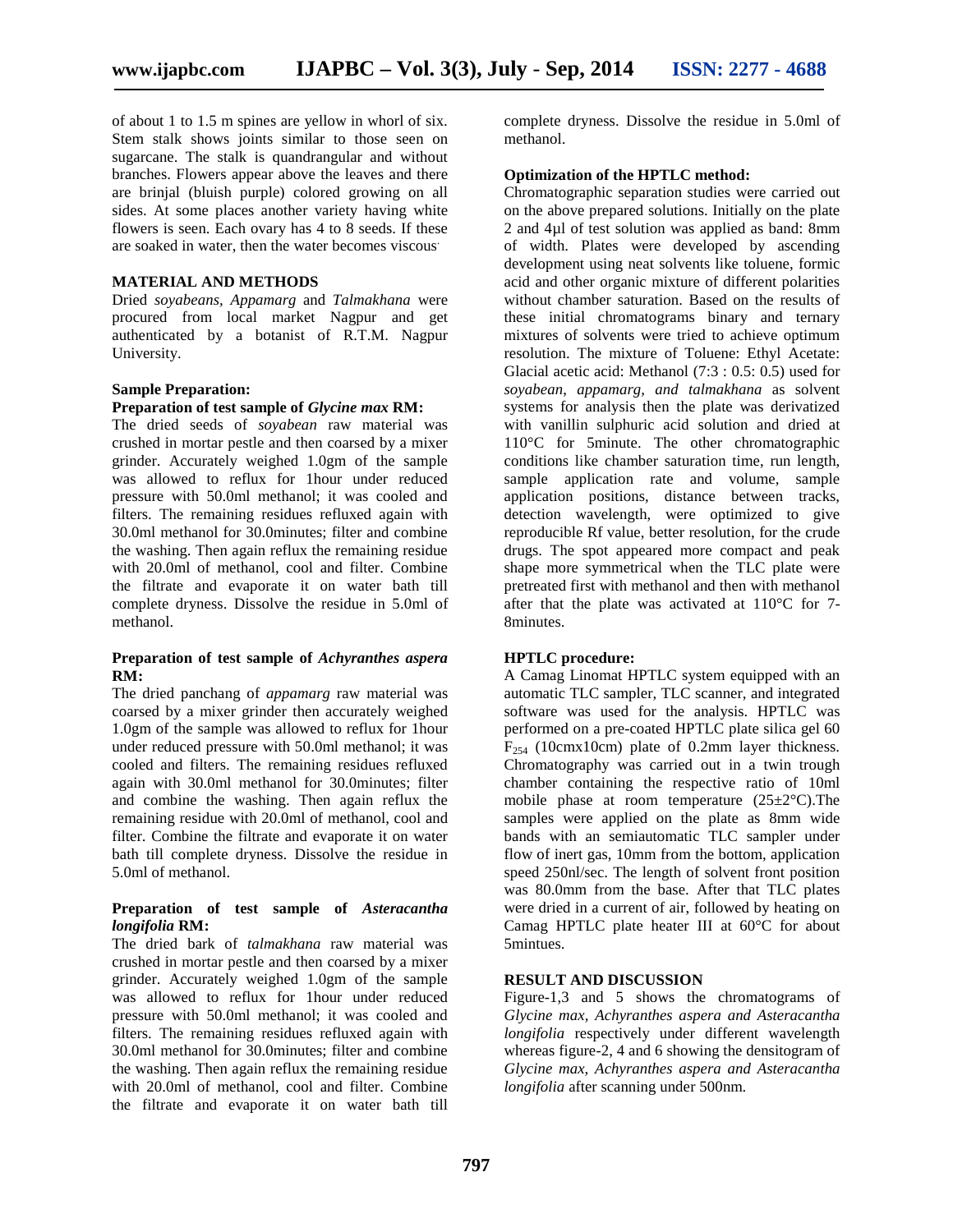#### **CONCLUSION**

The developed HPTLC method for the qualitative evaluation of *Soyabean*, *Appamarg and Talmakhana* was found to be specific, reproducible and can be

used for the qualitative evaluation of crude drugs of *Soyabean*, *Appamarg and Talmakhana* also in its poly herbal formulations and in quality control laboratories.

#### *Chromatograms under different wavelength*



**Figure-1 Chromatograms of** *Glycine max (Soyabean)***.**



**Figure 2 Densitogram of** *Glycine max (Soyabean)* **after scanning under 500nm.**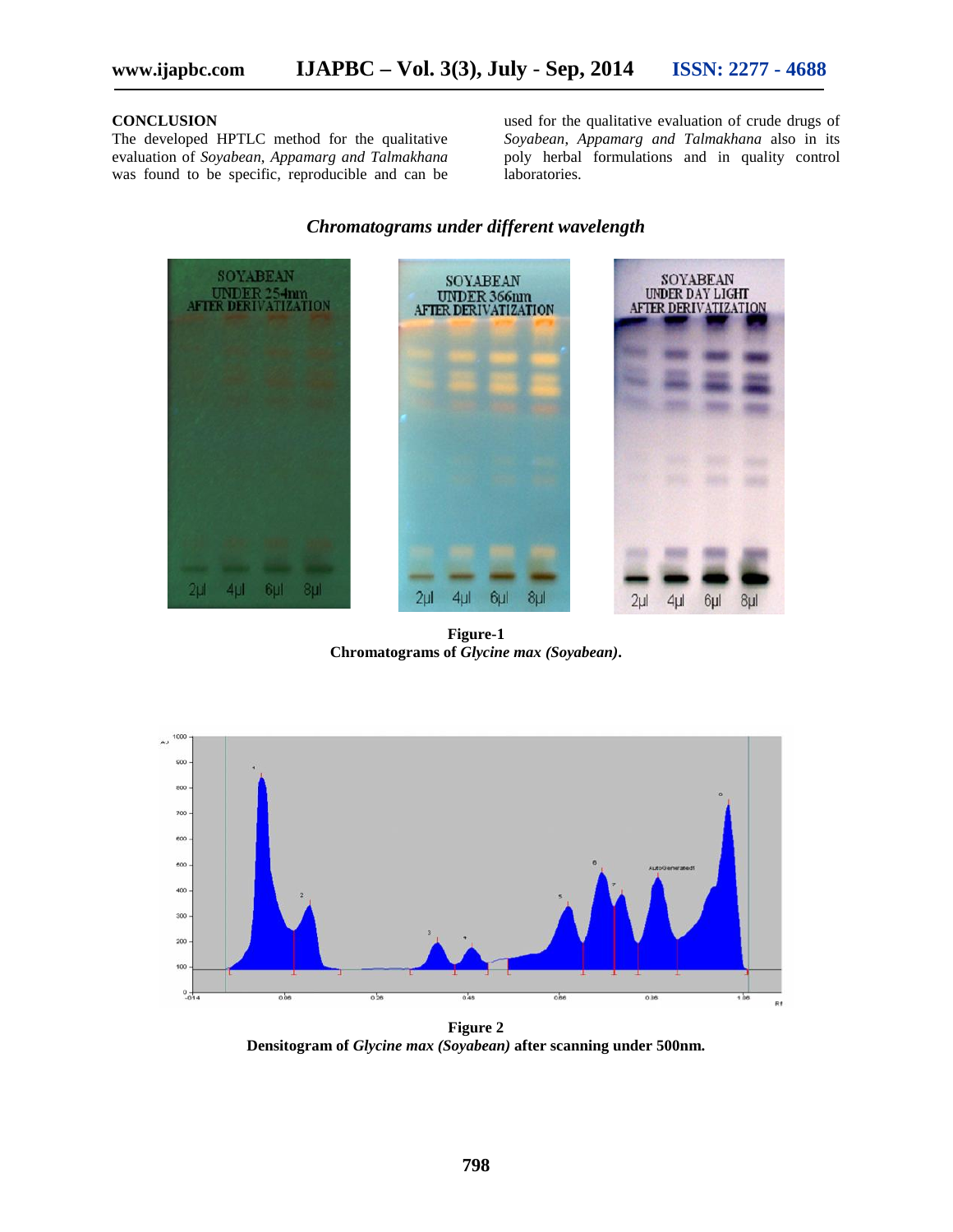*Chromatograms under different wavelength*



**Figure-3 Chromatograms of** *Achyranthes aspera (Appamarg).*



**Figure 4 Densitogram of** *Achyranthes aspera (Appamarg) after scanning under 500nm.*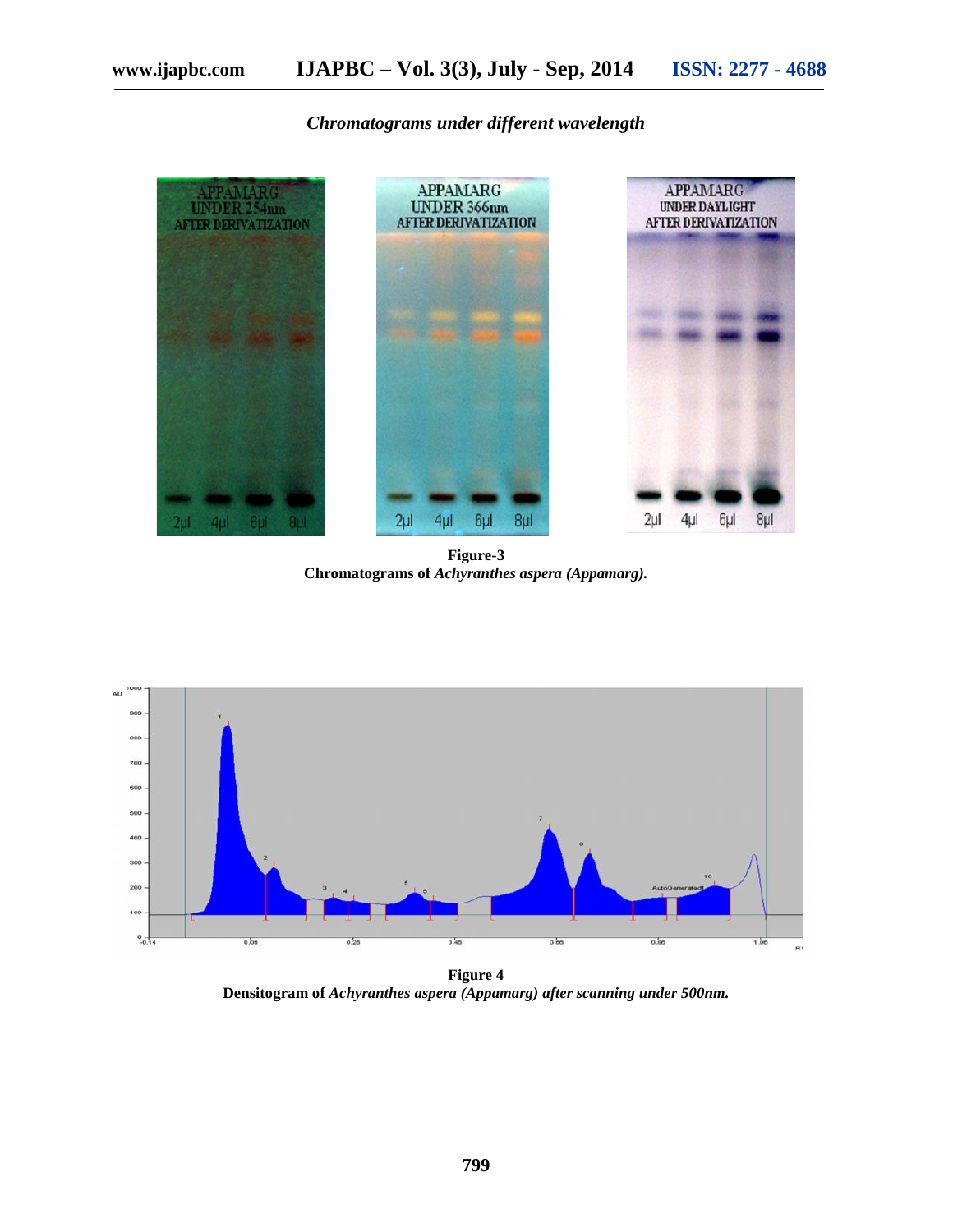### *Chromatograms under different wavelength*



**Figure 5 Chromatograms of** *Asteracantha longifolia (Talmakhana).*



**Figure 6 Densitogram of** *Asteracantha longifolia (Talmakhana)* **after scanning under 500nm.**